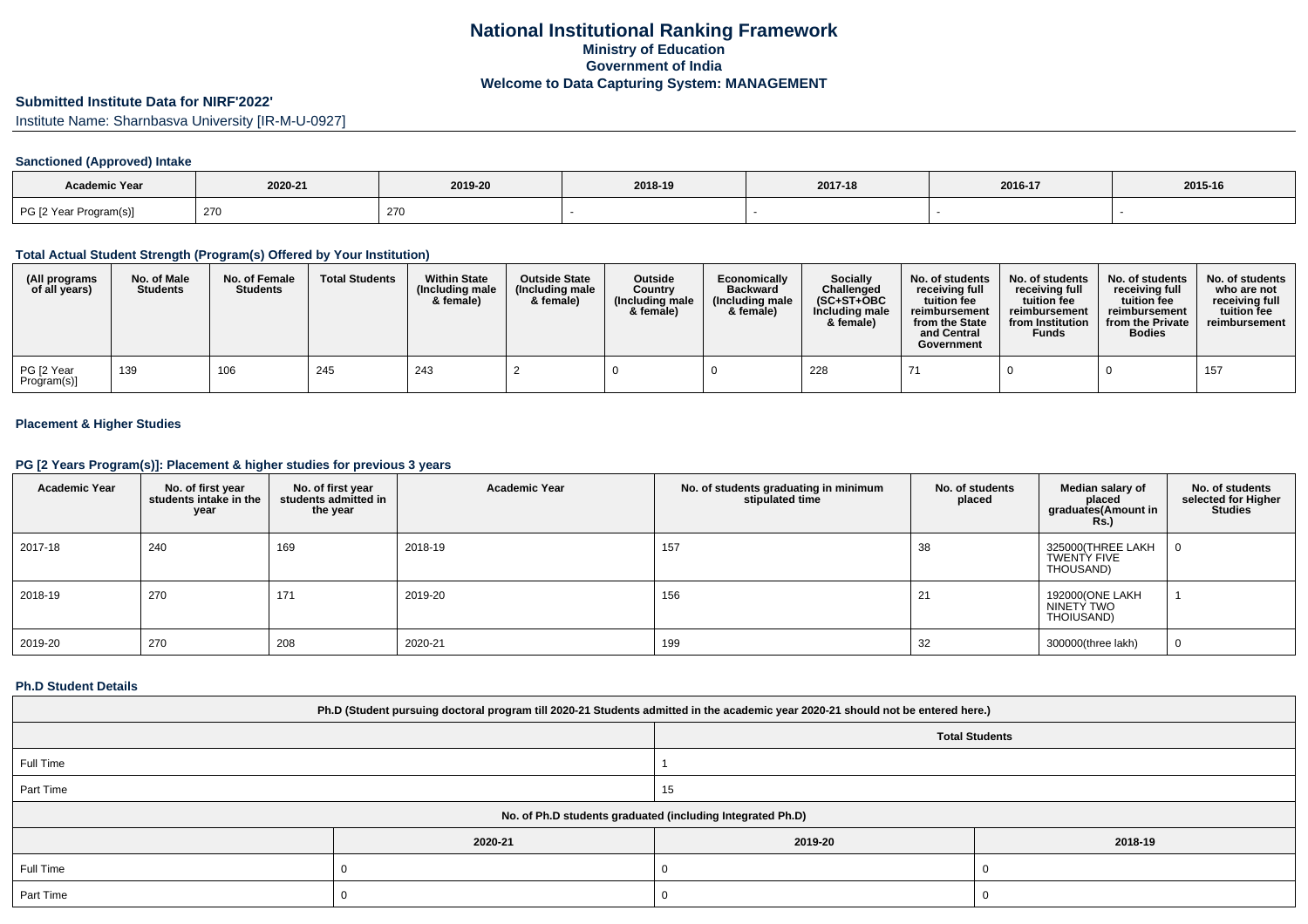#### **Financial Resources: Utilised Amount for the Capital expenditure for previous 3 years**

| <b>Academic Year</b>                                                                                                                                                           | 2020-21                                                                    |                                                                         | 2018-19                                                                      |  |  |  |  |  |
|--------------------------------------------------------------------------------------------------------------------------------------------------------------------------------|----------------------------------------------------------------------------|-------------------------------------------------------------------------|------------------------------------------------------------------------------|--|--|--|--|--|
|                                                                                                                                                                                | <b>Utilised Amount</b>                                                     | <b>Utilised Amount</b>                                                  | <b>Utilised Amount</b>                                                       |  |  |  |  |  |
| Annual Capital Expenditure on Academic Activities and Resources (excluding expenditure on buildings)                                                                           |                                                                            |                                                                         |                                                                              |  |  |  |  |  |
| Library (Books, Journals and e-Resources only)                                                                                                                                 | 0 (ZERO)                                                                   | 2200 (TWO THOUSAND TWO HUNDRED)                                         | 11450 (ELEVEN THOUSAND FOUR HUNDRED FIFTY)                                   |  |  |  |  |  |
| Expenditure on setting up/upgradation of laboratory                                                                                                                            | 0 (ZERO)                                                                   | 66800 (SIXTY SIX THOUSAND EIGHT HUNDRED)                                | 722960 (SEVENTY TWO THOUSAND NINE HUNDRED<br>SIXTY)                          |  |  |  |  |  |
| Other expenditure on creation of Capital Assets (For setting up<br>classrooms, seminar hall, conference hall, library excluding<br>expenditure on Land , Building, Roads etc.) | 1279848 (TWELEVE LAKH SEVENTY NINE THOUSAND<br>EIGHT HÜNDRED FOURTY EIGHT) | 1486279 (FOURTEEN LAKH EIGHTY SIX THOUSAND TWO<br>HUNDRED SEVENTY NINE) | 2849571 (TWENTY EIGHT LAKH FOURTY NINE THOUSAND<br>FIVE HUNDRED SEVENTY ONE) |  |  |  |  |  |

## **Financial Resources: Utilised Amount for the Operational expenditure for previous 3 years**

| <b>Academic Year</b>                                                                                                                                                                            | 2020-21                                                                       | 2019-20                                                                           | 2018-19                                                                            |  |  |  |  |  |
|-------------------------------------------------------------------------------------------------------------------------------------------------------------------------------------------------|-------------------------------------------------------------------------------|-----------------------------------------------------------------------------------|------------------------------------------------------------------------------------|--|--|--|--|--|
|                                                                                                                                                                                                 | <b>Utilised Amount</b>                                                        | <b>Utilised Amount</b>                                                            | <b>Utilised Amount</b>                                                             |  |  |  |  |  |
| <b>Annual Operational Expenditure</b>                                                                                                                                                           |                                                                               |                                                                                   |                                                                                    |  |  |  |  |  |
| Salaries (Teaching and Non Teaching staff)                                                                                                                                                      | 11913226 (ONE CRORE NINTEEN LAKH THIRTEEN<br>THOUSAND TWO HUNDRED TWENTY SIX) | 15233380 (ONE CRORE FIFTY TWO LAKH THIRTY THREE<br>THOUSAND THREE HUNDRED EIGHTY) | 11946598 (ONE CRORE NINTEEN LAKH FOURTY SIX<br>THOUSAND FIVE HUNDRED NIENTY EIGHT) |  |  |  |  |  |
| Maintenance of Academic Infrastructure or consumables and<br>other running expenditures (excluding maintenance of hostels<br>and allied services, rent of the building, depreciation cost, etc) | 21090 (TWENTY ONE THOUSAND AND NINETY)                                        | 1710692 (SEVENTEEN LAKH TEN THOUSAND SIX<br>HUNDRED NIENTY TWO)                   | 4245688 (FOURTY TWO LAKH FOURTY FIVR THOUSAND<br>SIX HUNDRED EIGHTY EIGHT)         |  |  |  |  |  |
| Seminars/Conferences/Workshops                                                                                                                                                                  | $0$ (ZERO)                                                                    | 7000 (SEVEN THOUSAND)                                                             | 333000 (THIRTY THREE LAKH THIRTY THOUSAND)                                         |  |  |  |  |  |

#### **Sponsored Research Details**

| <b>Financial Year</b>                    | 2020-21 | 2019-20 | 2018-19 |  |
|------------------------------------------|---------|---------|---------|--|
| Total no. of Sponsored Projects          |         |         |         |  |
| Total no. of Funding Agencies            |         |         |         |  |
| Total Amount Received (Amount in Rupees) |         |         |         |  |
| Amount Received in Words                 | Zero    | Zero    | Zero    |  |

## **Consultancy Project Details**

| <b>Financial Year</b>                    | 2020-21 | 2019-20 | 2018-19 |  |
|------------------------------------------|---------|---------|---------|--|
| Total no. of Consultancy Projects        |         |         |         |  |
| Total no. of Client Organizations        |         |         |         |  |
| Total Amount Received (Amount in Rupees) |         |         |         |  |
| Amount Received in Words                 | Zero    | Zero    | Zero    |  |

## **Executive Development Program/Management Development Programs**

| Financial Year | 2020-21 | 2019-20 | 2018-19 |
|----------------|---------|---------|---------|
|----------------|---------|---------|---------|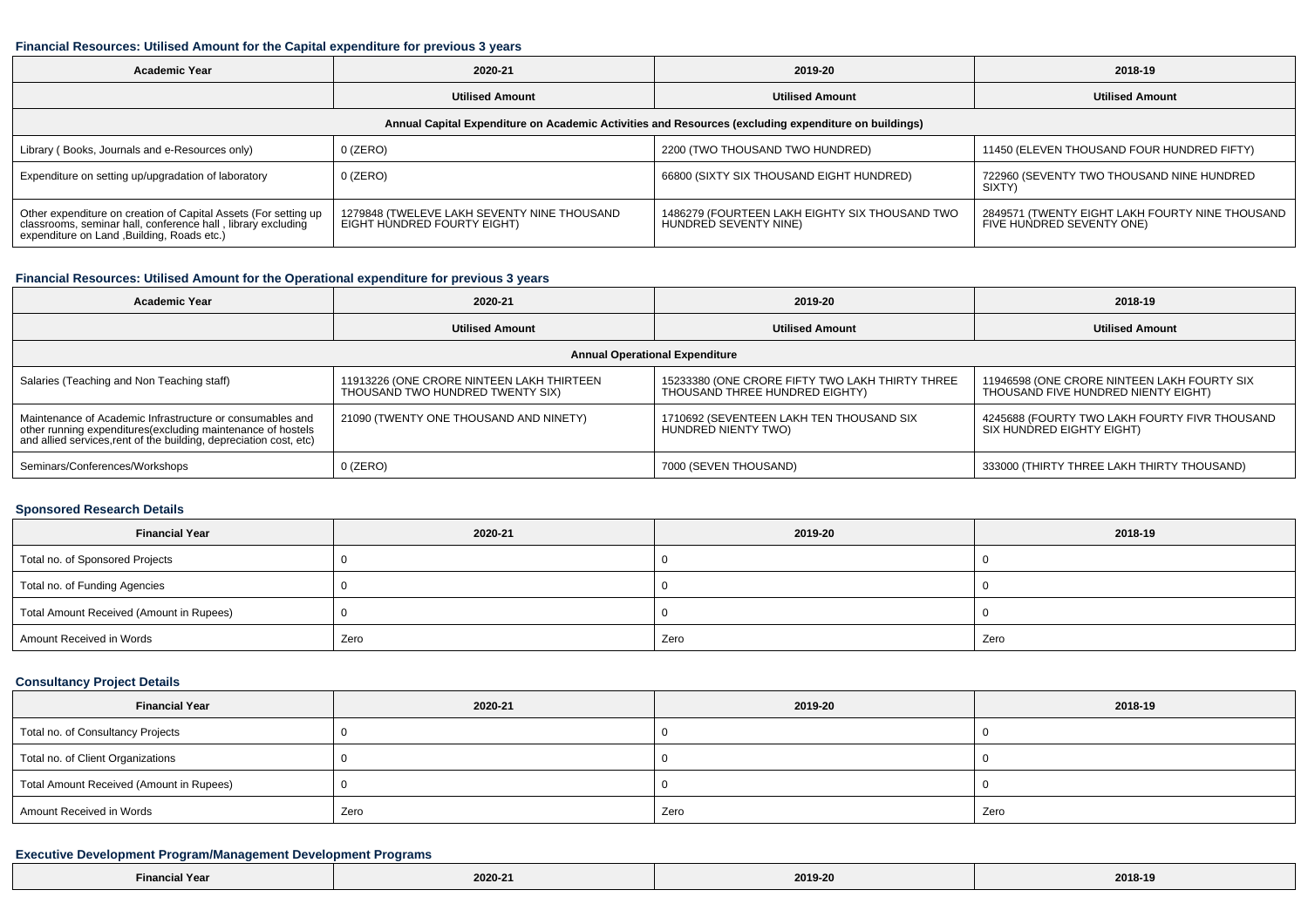| Total no. of Executive Development Programs/ Management<br>Development Programs   |      |      |      |
|-----------------------------------------------------------------------------------|------|------|------|
| Total no. of Participants                                                         |      |      |      |
| Total Annual Earnings (Amount in Rupees)(Excluding Lodging<br>& Boarding Charges) |      |      |      |
| Total Annual Earnings in Words                                                    | Zero | Zero | Zero |

## **PCS Facilities: Facilities of physically challenged students**

| 1. Do your institution buildings have Lifts/Ramps?                                                                                                         | Yes, more than 80% of the buildings |
|------------------------------------------------------------------------------------------------------------------------------------------------------------|-------------------------------------|
| 2. Do your institution have provision for walking aids, including wheelchairs and transportation from one building to another for<br>handicapped students? | Yes                                 |
| 3. Do your institution buildings have specially designed toilets for handicapped students?                                                                 | Yes, more than 80% of the buildings |

## **Faculty Details**

| Srno           | <b>Name</b>                         | Age | Designation                                         | Gender | Qualification                            | <b>Experience (In</b><br>Months) | <b>Currently working</b><br>with institution? | <b>Joining Date</b> | <b>Leaving Date</b>      | <b>Association type</b> |
|----------------|-------------------------------------|-----|-----------------------------------------------------|--------|------------------------------------------|----------------------------------|-----------------------------------------------|---------------------|--------------------------|-------------------------|
|                | SOMANATH S<br><b>KARADDY</b>        | 40  | <b>Assistant Professor</b>                          | Male   | <b>SET</b>                               | 188                              | Yes                                           | 01-12-2010          | ٠.                       | Regular                 |
| $\overline{2}$ | DR S H HONNALLI                     | 50  | Dean / Principal /<br>Director / Vice<br>Chancellor | Male   | Ph.D                                     | 300                              | Yes                                           | 01-08-1998          | $\sim$                   | Regular                 |
| 3              | DR B S HUGAR                        | 41  | Professor                                           | Male   | Ph.D                                     | 216                              | Yes                                           | 15-07-2003          | u.                       | Regular                 |
| 4              | <b>S G MALIPATIL</b>                | 39  | <b>Assistant Professor</b>                          | Male   | <b>MBA</b>                               | 192                              | Yes                                           | 02-08-2005          | ⊷.                       | Regular                 |
| 5              | <b>B S NIDAGUNDI</b>                | 36  | <b>Assistant Professor</b>                          | Male   | <b>MBA</b>                               | 121                              | Yes                                           | 01-01-2012          | $\overline{\phantom{a}}$ | Regular                 |
| 6              | SOUMYAN                             | 31  | <b>Assistant Professor</b>                          | Female | <b>MBA</b>                               | 94                               | Yes                                           | 19-09-2013          | $\overline{\phantom{a}}$ | Regular                 |
| $\overline{7}$ | DR SH<br><b>SHAHAPURE</b>           | 40  | Associate Professor                                 | Male   | Ph.D                                     | 185                              | Yes                                           | 30-08-2007          | ۰.                       | Regular                 |
| 8              | DR Vanishree C T                    | 37  | Professor                                           | Female | Ph.D                                     | 182                              | Yes                                           | 17-03-2009          | $\sim$                   | Regular                 |
| 9              | ANUPAM A PATIL                      | 34  | <b>Assistant Professor</b>                          | Male   | <b>MCA</b>                               | 112                              | Yes                                           | 01-03-2012          | $\overline{\phantom{a}}$ | Regular                 |
| 10             | <b>KALYANRAO S</b><br><b>PATIL</b>  | 33  | <b>Assistant Professor</b>                          | Male   | MTM (Master of<br>Tourism<br>Management) | 109                              | Yes                                           | 16-06-2012          | ۰.                       | Regular                 |
| 11             | <b>RAKESH M</b><br><b>MALIPATIL</b> | 31  | <b>Assistant Professor</b>                          | Male   | <b>MBA</b>                               | 101                              | Yes                                           | 19-02-2015          | $\overline{a}$           | Regular                 |
| 12             | <b>DILIPKUMAR A</b><br><b>PATIL</b> | 30  | <b>Assistant Professor</b>                          | Male   | MTM (Master of<br>Tourism<br>Management) | 87                               | Yes                                           | 04-04-2015          | $\sim$                   | Regular                 |
| 13             | RAHUL H RATHOD                      | 31  | <b>Assistant Professor</b>                          | Male   | MTM (Master of<br>Tourism<br>Management) | 71                               | Yes                                           | 18-08-2015          | $\overline{\phantom{a}}$ | Regular                 |
| 14             | <b>HARISHCHANDRA</b><br>S B         | 39  | Associate Professor                                 | Male   | <b>MBA</b>                               | 175                              | Yes                                           | 10-01-2008          | $\overline{\phantom{a}}$ | Regular                 |
| 15             | Dr GURURAJ P C                      | 39  | Professor                                           | Male   | Ph.D                                     | 168                              | Yes                                           | 05-08-2007          | $\overline{\phantom{a}}$ | Regular                 |
| 16             | SHASHIKANT HS K                     | 36  | <b>Assistant Professor</b>                          | Male   | <b>MBA</b>                               | 155                              | Yes                                           | 25-02-2009          | $\overline{a}$           | Regular                 |